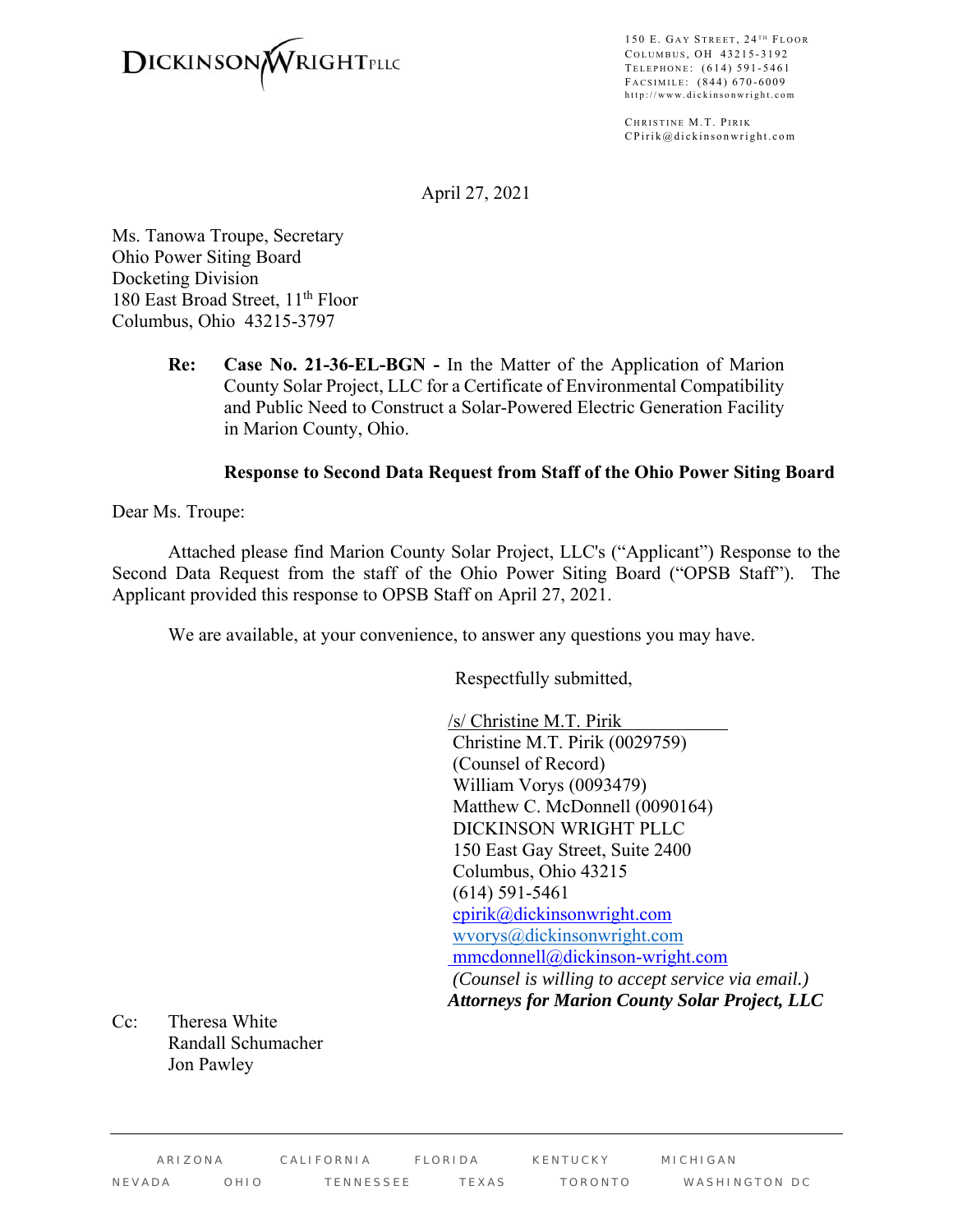Ms. Tanowa Troupe Marion County Solar Project, LLC Page 2 Case No. 21-36-EL-BGN

## **CERTIFICATE OF SERVICE**

The Ohio Power Siting Board's e-filing system will electronically serve notice of the filing of this document on the parties referenced in the service list of the docket card who have electronically subscribed to these cases. In addition, the undersigned certifies that a copy of the foregoing document is also being served upon the persons below this  $27<sup>th</sup>$  day of April,  $2021$ .

> */s/ Christine M.T. Pirik*  Christine M.T. Pirik (0029759)

Counsel:

thomas.lindgren@ohioattorneygeneral.gov chelsea.fletcher@ohioattorneygeneral.gov

Administrative Law Judge:

daniel.fullin@puco.ohio.gov

4838-1946-7494 v3 [88534-4]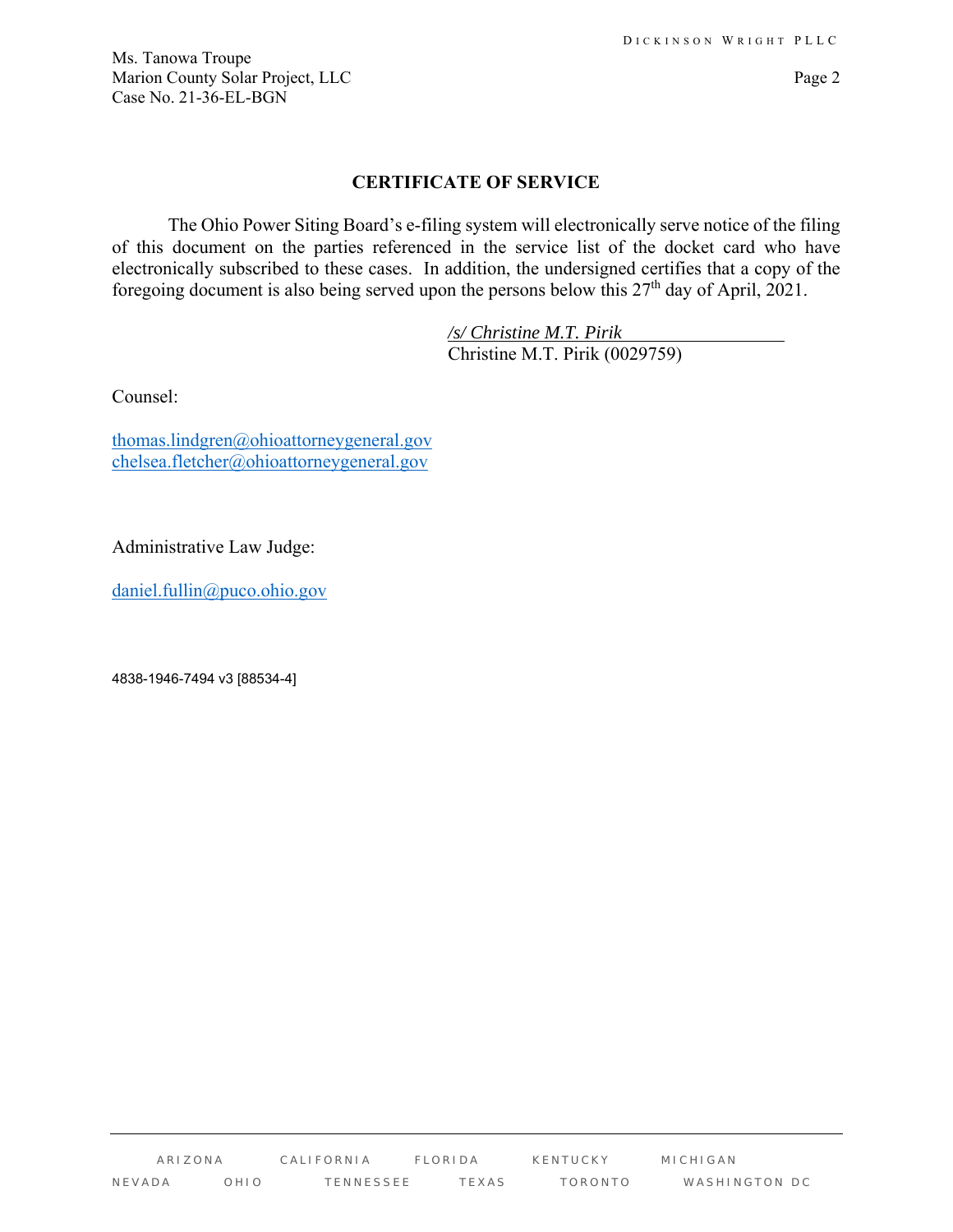#### **BEFORE THE OHIO POWER SITING BOARD**

 $\lambda$  $\lambda$ 

 $\mathcal{L}$  $\lambda$ 

In the Matter of the Application of Marion County Solar Project, LLC for a Certificate of Environmental Compatibility and Public Need to Construct a Solar-Powered Electric Generation Facility in Marion County, Ohio.

) Case No: 21-36-EL-BGN

## **MARION COUNTY SOLAR PROJECT, LLC 'S RESPONSE TO THE SECOND DATA REQUEST FROM THE STAFF OF THE OHIO POWER SITING BOARD**

 On March 5, 2021, as amended on March 31, 2021, Marion County Solar Project, LLC ("Applicant"), filed an application ("Application") with the Ohio Power Siting Board ("OPSB") proposing to construct a solar-powered electric generation facility in Marion County, Ohio.

 On April 16, 2021, the Staff of the OPSB ("OPSB Staff") provided the Applicant with OPSB Staff's Second Data Request. Now comes the Applicant providing the following response to the Second Data Request from the OPSB Staff.

**1. As provided in Ohio Adm. Code 4906-4-08(C)(1)(c) and (C)(4)(c)-(d) and based upon current land use trends, and any applicable land use plans, whether published or prepared by a consultant, is the project expected to inhibit or enhance future development of planned shopping centers, commercial/industrial development, and proposed residential subdivisions? Provide any supporting analysis and sources that were considered.** 

**Response:** In preparation for development of the Project, Savion consulted the Marion County 2011 Land Use Plan ("Land Use Plan"), and reviewed the long-term development goals of Marion County, Marion Township, and Marion City. These development goals demonstrate the desire of the County, Township, and City to maintain its agricultural character, which is a goal that will be furthered by construction and operation of the Project. The development of the Project will not inhibit development of planned shopping centers, commercial/industrial development, and proposed residential subdivisions in the vicinity of the Project.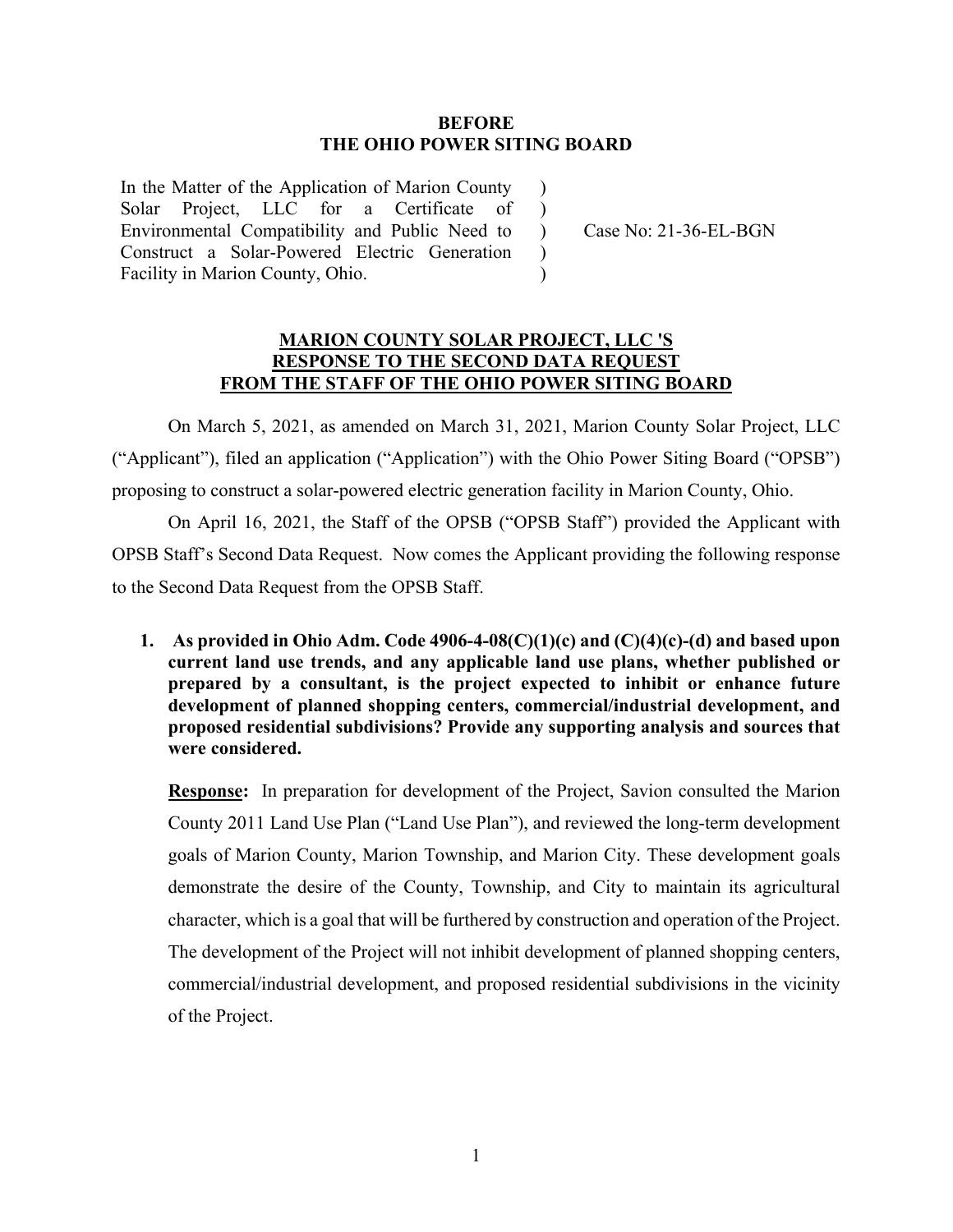According to the Land Use Plan, attempts at countywide zoning in the past have not materialized due to fears of centralized control from local citizens in various townships. However, a map of Generalized Zoning shows the Project Area is zoned as agricultural/low-density residential. According to the Marion County Auditor geographic information system ("GIS") search, the land use of parcels that comprise the Project Area are categorized as "other agricultural use," "agricultural vacant land," and "general farm with dwellings." Per the Land Use Plan, the dominant land use pattern in Marion Township and Marion County is cropland, with other prevalent land uses including residential, industrial, woods, and commercial. In Marion County, the top land uses in the county by size include cropland, woods, residential, brush/pasture, wetlands, industrial, commercial, and parks/recreation.

Policies and objectives of the Land Use Plan for agriculture include:

# Agricultural – Short Term

- a. Promote the establishment of zoned agricultural districts to lessen the legal burden of farmers to show they are not nuisances to new residential development, in carrying out everyday agricultural operations.
- b. Promote the use of current agricultural use value ("CAUV") and establishment of any future agricultural districts for taxing purposes, to save farmers unfair development taxes, at such time as the state of Ohio adopts enabling legislation.
- c. Limit strip development to a minimum number of lots in agricultural areas.

## Agricultural – Long Term

- a. Encourage state enabling legislation to allow counties to preserve prime and unique farmland.
- b. Encourage the state and federal governments to make policy changes with regard to the wetlands compensation programs to limit the conversion of prime farmland into wetlands.
- c. Encourage the use of soil survey information in Marion County.
- d. Support the establishment of Agricultural Security Areas ("ASA").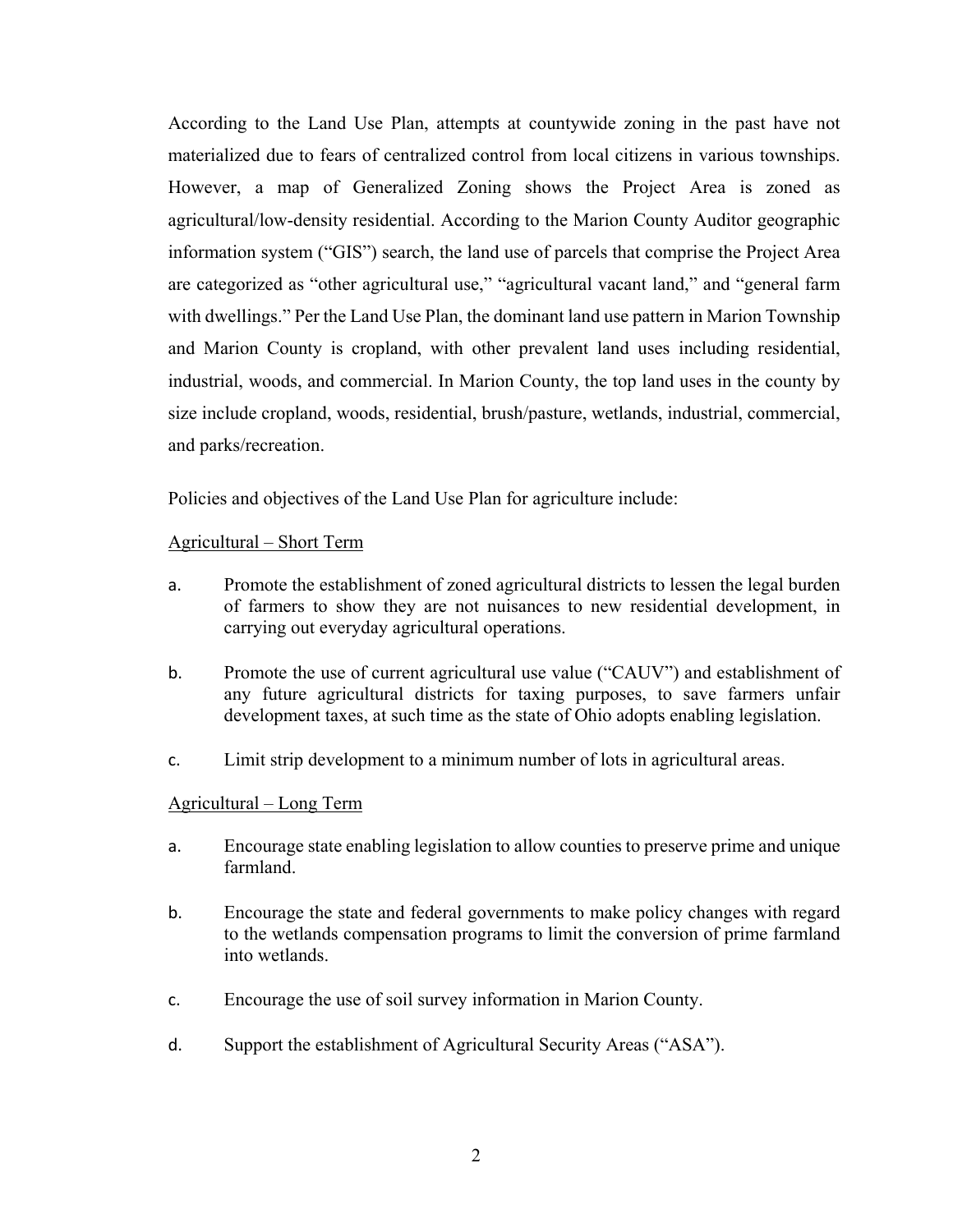- e. Support the Ohio Agricultural Easement Purchase Program ("AEPP") and the Ohio Agricultural Easement Donation Program ("AEDP").
- f. Work with the townships to create a voluntary overlay agricultural protection zoning district.

In summary, farmland is an important resource for Marion County. The committee who developed the Land Use Plan recognizes the importance of agricultural land as a resource to not only help feed the nation and world but also as a potential mechanism to help combat global warming (Ohio Farmland Preservation Summit, Adapting to Climate Change through Sustainable Soil Management, 11/5/2009). The long-term leases associated with the Project will maintain the agricultural nature of the area for 30-40 years. Portions of the Project Area outside of the fence line can still be farmed and the area between the trackers will be planted with vegetation to control erosion and revegetate the site. By taking the land out of agricultural production during operation of the Project, the soil will be allowed to rest and regenerate and following decommissioning, agricultural operations can resume.

The majority of the land use surrounding the Project Area is also agricultural/low-density residential. However, parcels directly west and south of the Project Area are zoned as industrial. The large industrial parcel to the west is owned and operated by POET Biorefining – Marion and the large industrial parcel to the south is owned by Keshe LTD. The parcel owned by Keshe LTD is currently agricultural vacant land but was identified in the Land Use Plan as developable industrial land based on proximity to a sanitary sewer service area and was zoned as industrial on the Land Use Plan's Generalized Zoning map. A smaller industrial parcel directly east of the Keshe LTD parcel is owned by US Yachiyo Inc., a supplier producing parts for the automotive industry. US Yachiyo Inc.'s Marion facility makes plastic fuel tanks and injection molded parts.

Construction and operation of the of the Project aligns with the County, City and Township's desire to encourage responsible development that results in economic benefits for the community, while still maintaining its predominantly agricultural character. Economic development entities for both the state of Ohio and Marion, Ohio recognize that the introduction of renewable energy resources increases competitiveness in the industrial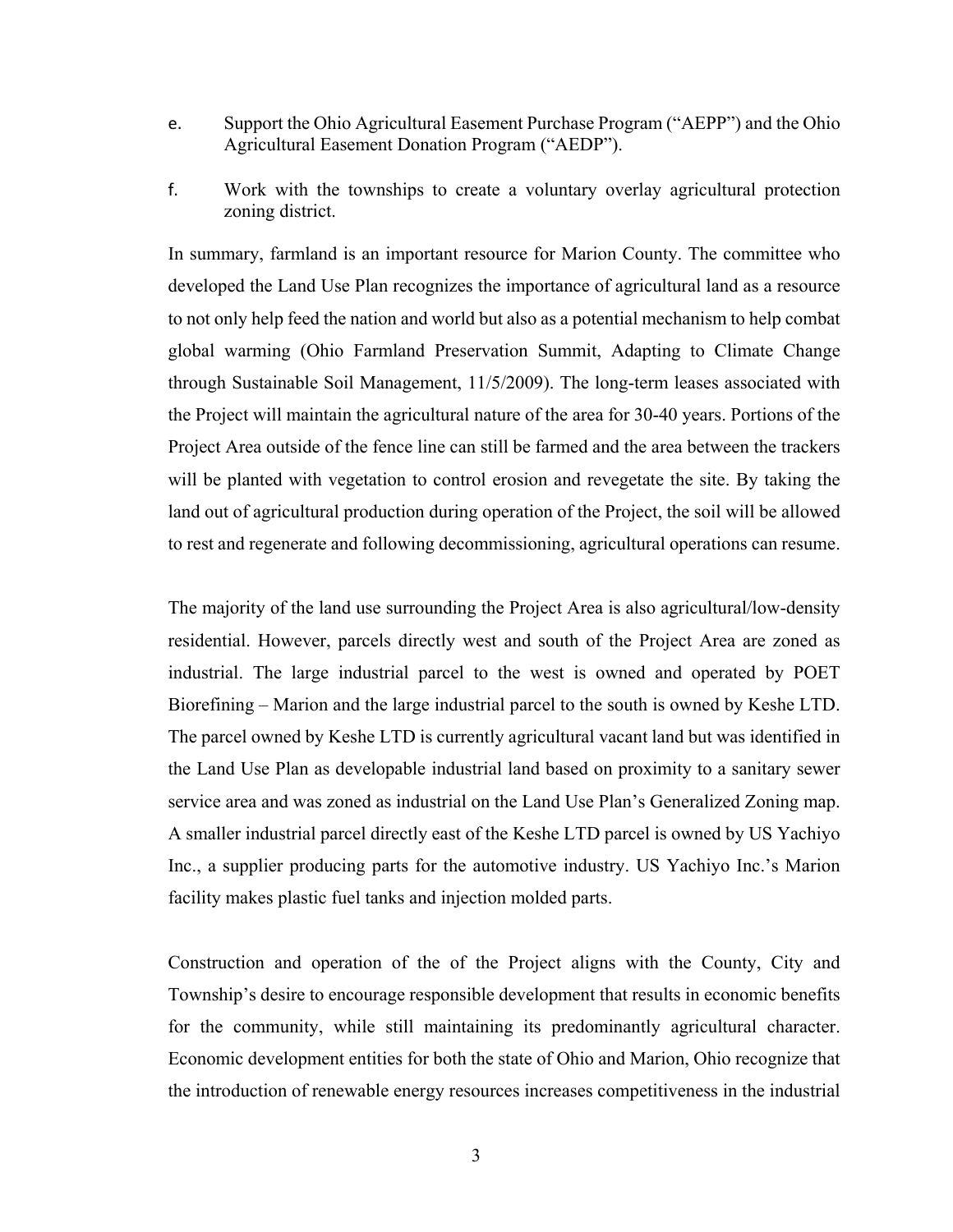sector and stimulates economic growth in the area. The presence of the Project will not inhibit future development of planned shopping centers, commercial/industrial development, and proposed residential subdivisions as there are no limitations to development in areas adjacent to a solar energy facility.

## **2. Has the Applicant studied for any potential impacts as they are related to adjacent population centers with higher population densities (i.e. greater than the state average of 282 persons per square mile)? For example, expected increases or decreases in traffic volume and congestion, aesthetic impacts, or public safety concerns?**

**Response:** The only populated place within five miles of the Project Area is the City of Marion; however, impacts to adjacent population centers will be the same regardless of the density of population. Per the *Economic Impact and Land Use Analysis* provided in Application Exhibit G, Marion County has a relatively low population density of 164 persons per square mile, as compared to 282 for the state of Ohio. The Project Area is located in a rural agricultural setting. Approximately 100 direct new local jobs will be created in Marion County during construction, and approximately 147 in the state of Ohio. Construction activities will boost economic activity within the area and increase traffic. However, construction is limited to approximately 12-18 months and will be spaced out over that timeframe. As included in Exhibit J of the Application, the Construction Route Study, traffic will likely be concentrated along State Route 4 and County Route 162, which are already main roadways in the area. They accommodate annual average daily traffic of between 3,480 and 4,837 vehicles which would minimally increase from the onsite labor. The Applicant will work closely with Marion County to develop a Road Use Maintenance Agreement to ensure that any potential issues with applicable thresholds and procedures for implementing appropriate work zone measures for the safety of the commuting public and members of the construction team. While construction is temporary, the benefits of this Project remain for 30-40 years, and during operations, there will only be a minimal increase in traffic as the Project will only require approximately two onsite employees. Approximately 2.4 new local long-term jobs will be created in Marion County and approximately 2.4 in the state of Ohio as well.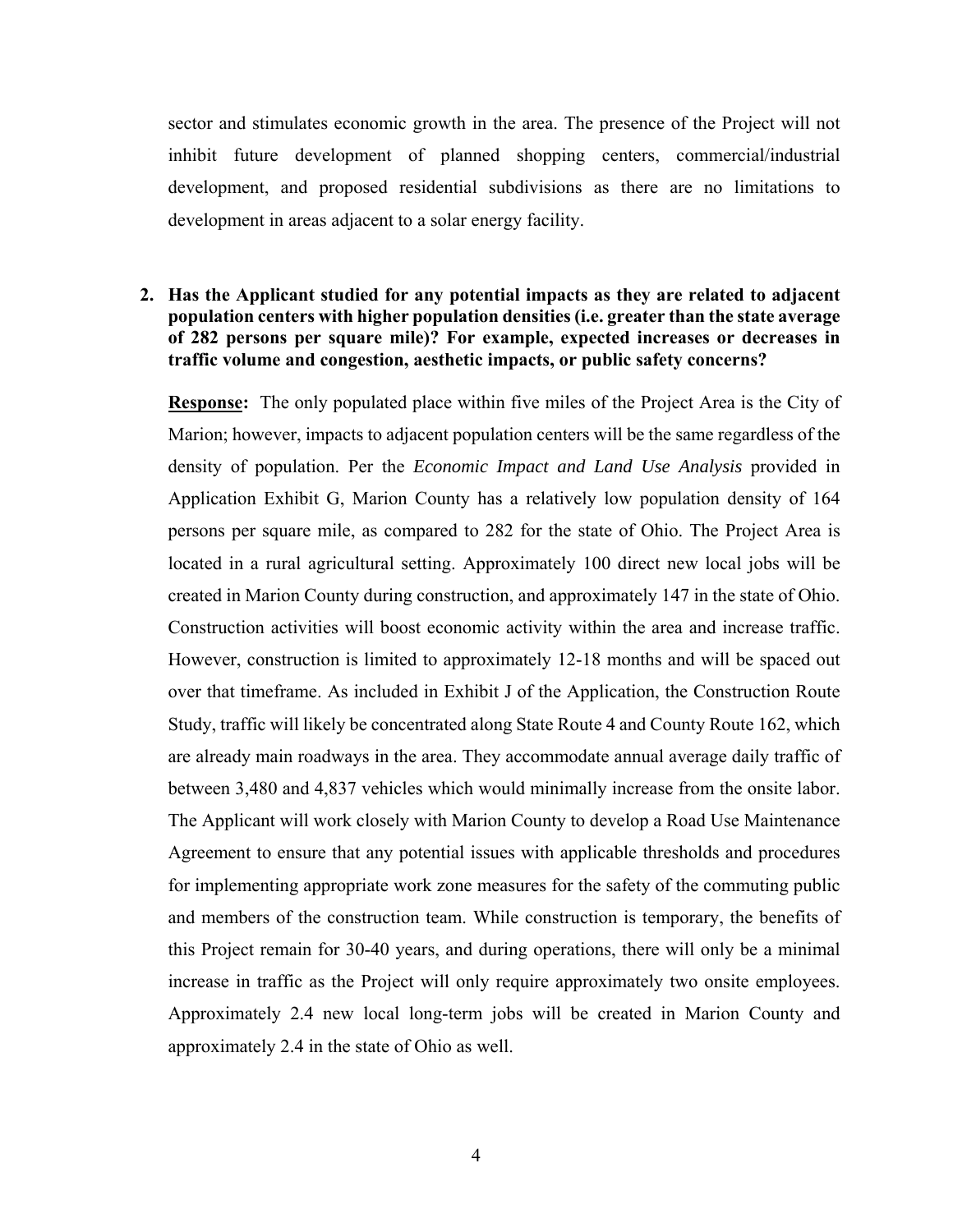The presence of the Project will be visually unique within the Project Area but will be viewed within a rural agricultural area that already contains mechanized structures through the broader landscape. The maximum height of solar modules will be 15 feet. The layout of the Project was optimized to utilize available land and still provide environmental and visual setbacks to achieve a minimal impact to adjacent residents' viewshed. The Project has provided a setback of 225 feet from the adjacent residents. Upon final design, all residences will be a minimum of 300 feet from the nearest panel. The solar modules have also been set back a minimum of 50 feet from public road centerlines and 50 feet from the existing transmission line that bisects the Project Area. Where necessary, the Applicant will work with adjacent landowners to analyze the impact to their viewshed and determine the best mitigation options.

Solar modules are a safe, clean, cost-effective, renewable energy generation source that will not have an impact on the safety of the surrounding community. Measures to prevent unauthorized site entry and unsafe practices will be implemented during Project construction and operation and the Applicant will coordinate with the appropriate parties to ensure all local emergency responders will be trained to address Project specific emergencies, should they arise. The Project will not generate hazardous waste or wastewater. Aquatic discharges to streams or wetlands are not anticipated to occur during construction of the Project and a Stormwater Pollution Prevention Plan ("SWPPP") will be implemented to limit erosion from stormwater within the Project Area and minimize sedimentation of nearby streams and wetlands. While onsite storage of hazardous materials during construction will be limited to diesel fuel, as required by the U.S. Environmental Protection Agency ("USEPA"), a Spill Prevention, Control, and Countermeasure ("SPCC") Plan will be developed to manage hazardous material storage on site to prevent accidental releases and will address the proper methods to contain and mitigate a spill, and the agencies to notify, in the rare event that a spill occurs. The Project will be constructed and operated in compliance with all federal, state, and local regulations for air and water pollution, solid and hazardous wastes, and aviation.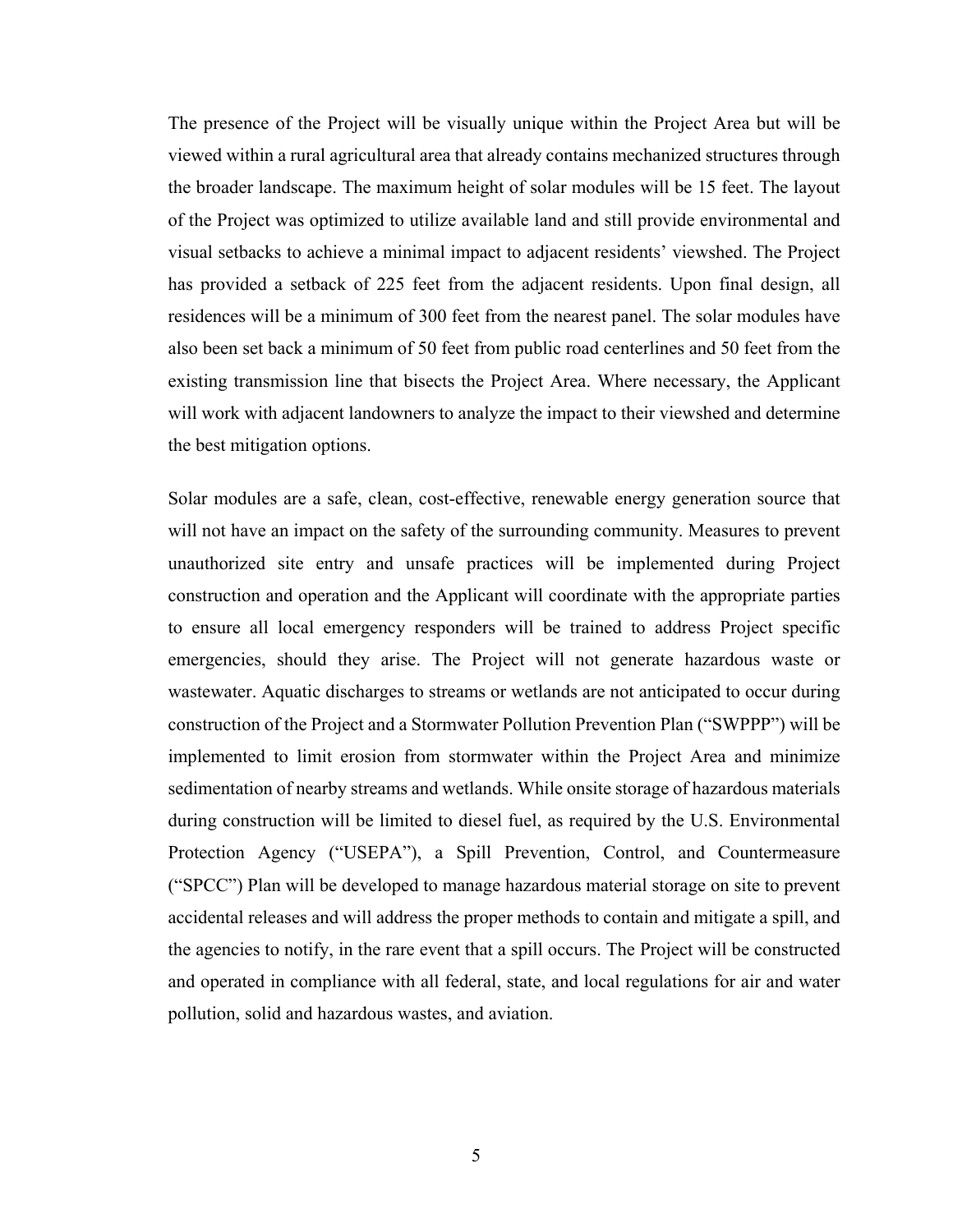**3. Does Applicant have any experience in an area with similar or greater population density than now exists in this project area? Please provide examples, if any, along with corresponding regulatory dockets, if available.** 

**Response:** The Applicant, Marion County Solar Project, LLC, is a wholly owned subsidiary of Savion, LLC ("Savion)". Founded in 2019, the Savion team is comprised of utility-scale solar and energy storage experts responsible for developing over 12 gigawatts ("GW") of renewable energy projects across 28 states, including 2 GW of projects that are currently in operation, under construction or contracted. Utility-scale solar projects are typically sited in rural areas that have large open tracts of land near existing transmission infrastructure. Many of Savion's projects are located in rural areas like Marion County; however, some are located closer to population centers, in areas with higher populations densities. Savion's approach to development is irrespective of population density and it includes engaging host communities early and often to educate them about a proposed project; to keep them informed of project updates; and most importantly, to listen to the community's concerns and work together towards practical solutions.

Marion County Solar Project is located just outside of the city of Marion in Marion Township, Marion County, Ohio within a census tract with a population density of 55.2 people per square mile, per information provided by the U.S. Census Bureau. Many of the projects in Savion's portfolio are located in areas with a similar or greater population density to the Marion County Solar Project, including TWE Myrtle Solar Project and Wood County Solar Project located in Virginia and Wisconsin, respectively.

TWE Myrtle Solar Project is located in the City of Suffolk in Suffolk County, Virginia. The project is located within a census tract with a population density of 70.9 people per square mile. TWE Myrtle Solar Project is a 15 megawatt ("MW") project that has been in operation since 2020. The project is currently owned and operated by Dominion Generation, Inc., a wholly owned subsidiary of Dominion Energy, Inc. The TWE Myrtle Solar Project required a conditional use permit from the City of Suffolk (C02-17) and a Permit by Rule from the Virginia Department of Environmental Quality (2018-S03). Savion held several community meetings and worked closely with the key stakeholders to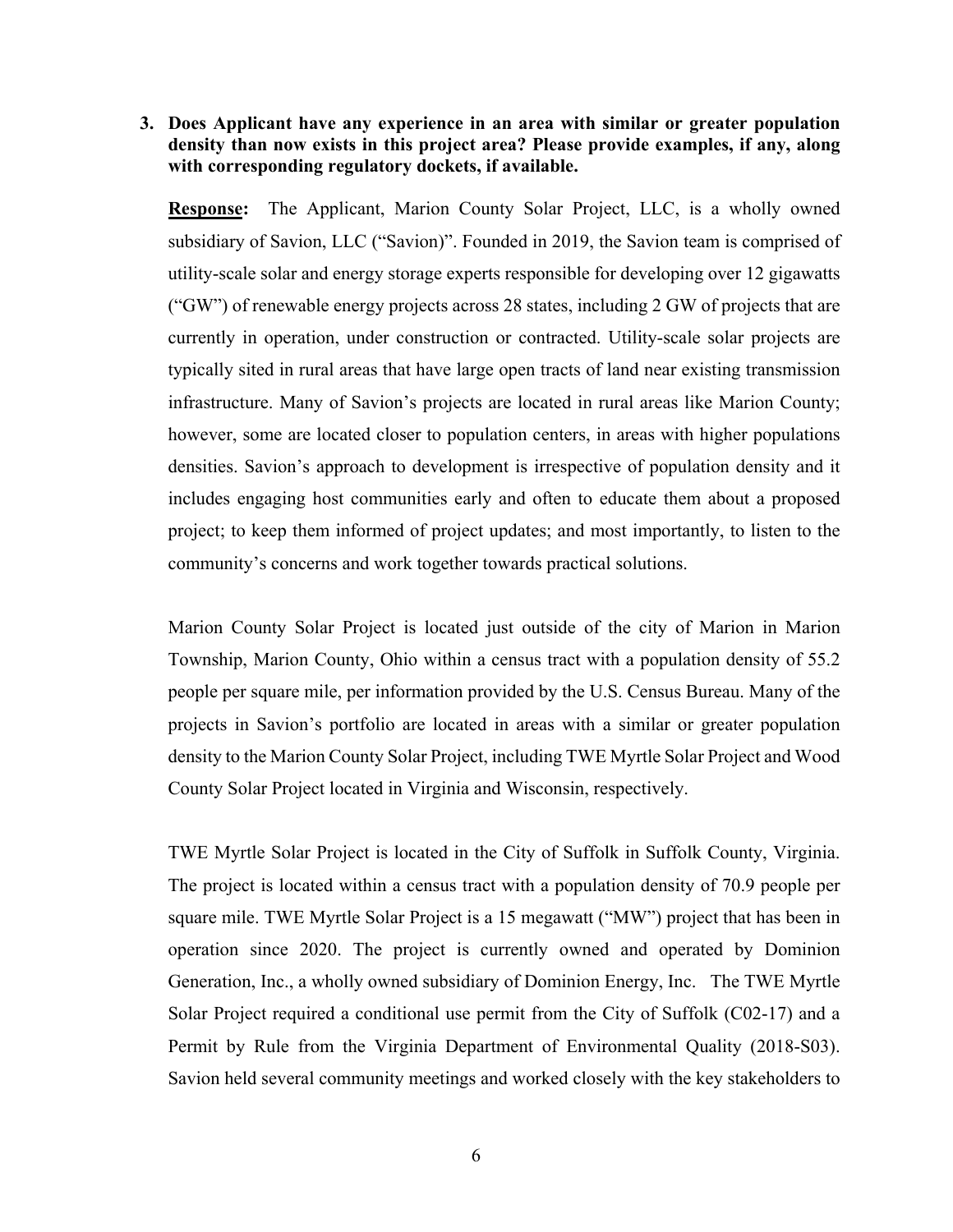address concerns. The overwhelming concern voiced by the community was traffic safety. The roadway adjacent to the project was well-traveled and had several associated recorded accidents. The community was concerned that increased traffic during construction would amount to increased risk and potentially more accidents. To address this concern, permanent traffic safety improvements including expanding the existing roadway adjacent to the project to include right and left turn lanes near the site entrance and installing a traffic-actuated flashing beacon at the site entrance were installed prior project construction. These improvements will increase safety along the adjacent roadway for years to come.

Wood County Solar Project is located in the Town of Saratoga in Wood County, Wisconsin. The project is located within a census tract with a population density of 100.2 people per square mile. The Wood County Solar Project is 150 MW and the Wisconsin Public Service Commission issued a Certificate of Public Convenience and Necessity for the project in January 2021 (9803-CE-100 & 9803-CE-101). Projected construction is scheduled to begin in July 2021 with a November 2022 commercial operation date. During project development, Savion held several community meetings; attended local community group meetings and coordinated with stakeholders to discuss the project and identify community concerns. Savion opened a local office and staffed it with a local representative to serve as a project liaison to the community. Savion worked closely with the Town of Saratoga and Wood County to execute Developer Agreements. The Developer Agreements include over 20 commitments to address community concerns. The project site is a pine plantation and one of the primary concerns is visual impacts to adjacent properties once the trees are removed. To address this concern, Savion committed to leave a 50-foot buffer of existing trees in place around the project. In addition, for any existing residences that are located within 500-feet of the project fence line, Savion committed to working with landowners to further mitigate view-shed impact, if necessary.

TWE Myrtle Solar Project and Wood County Solar Project are just two examples of Savion projects located in areas with population densities similar to or greater than the Marion County Solar Project. These projects were all developed in a similar fashion, with input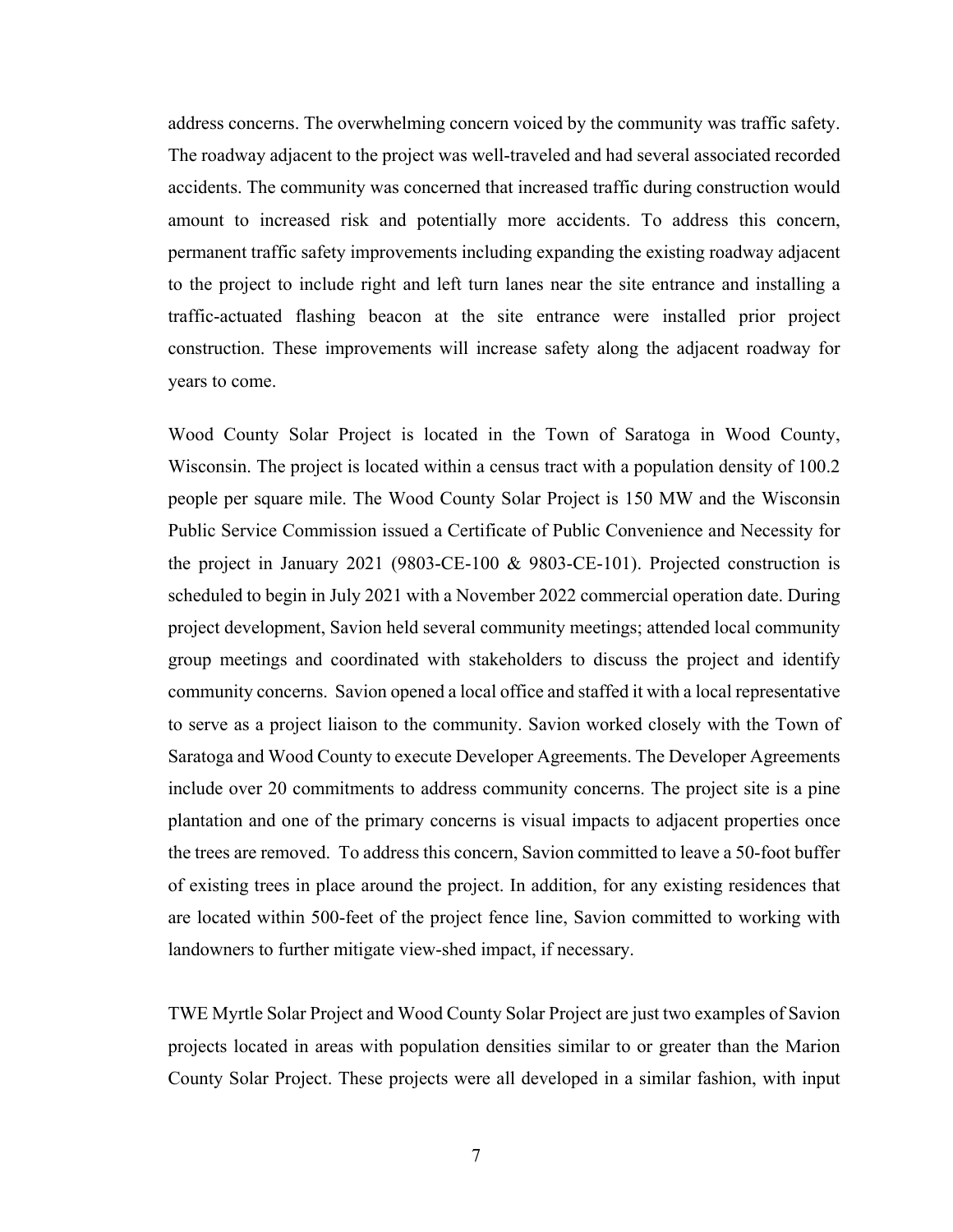from the host community. Through early and often engagement, Savion was able to identify community concerns and work together towards practical solutions. The Applicant has applied the same approach to Marion County Solar.

Respectfully submitted,

/s/ Christine M.T. Pirik Christine M.T. Pirik (0029759) (Counsel of Record) William Vorys (0093479) Matthew C. McDonnell (0090164) DICKINSON WRIGHT PLLC 150 East Gay Street, Suite 2400 Columbus, Ohio 43215 (614) 591-5461 cpirik@dickinsonwright.com wvorys@dickinsonwright.com mmcdonnell@dickinsonwright.com

*Attorneys for Marion County Solar Project, LLC* 

4816-3633-2262 v4 [88534-4]